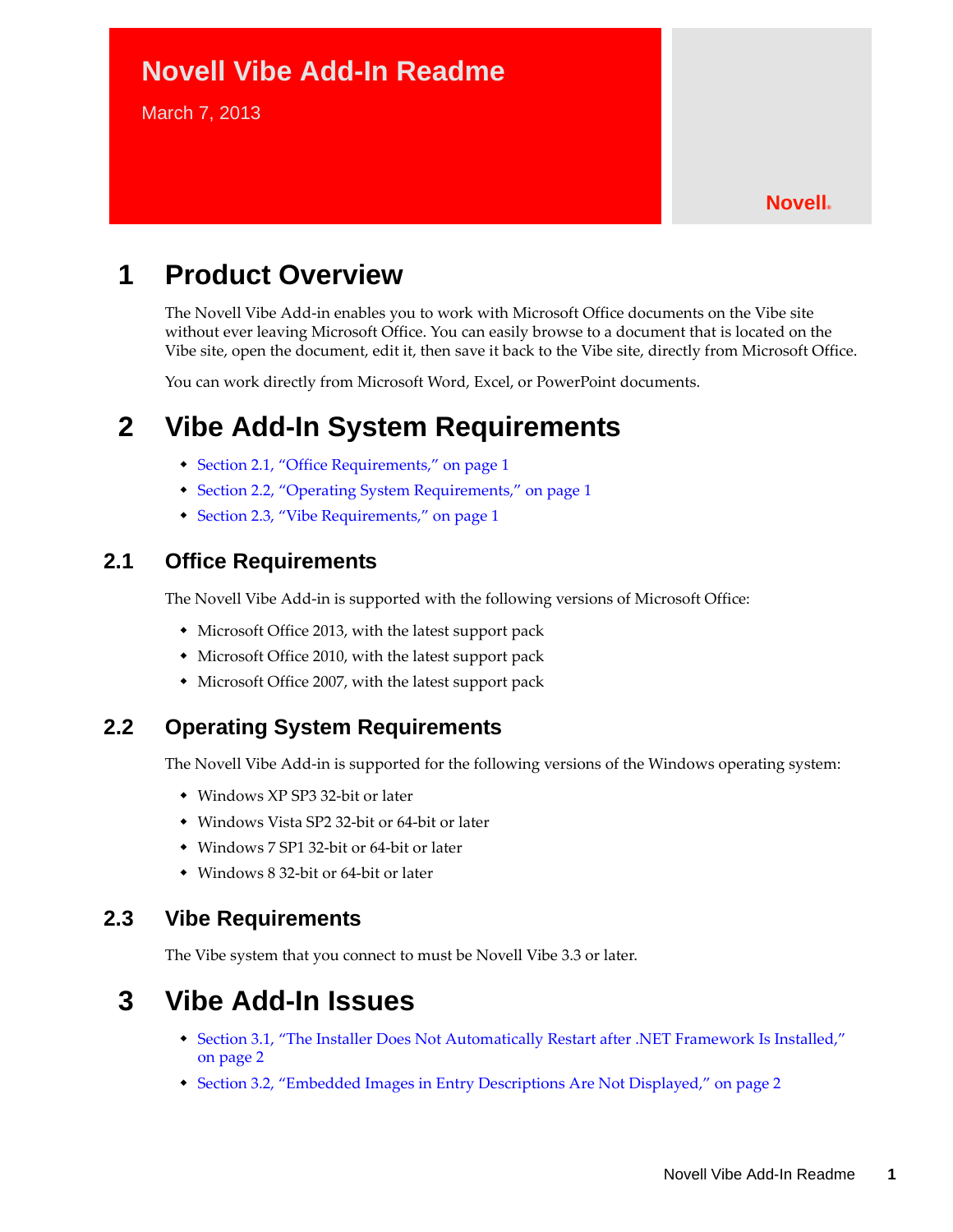- [Section 3.3, "Vibe Add-In Does Not Work When the Vibe Server Is Configured with Windows](#page-1-2)  [Authentication," on page 2](#page-1-2)
- [Section 3.4, "Login Information for the Vibe Desktop Application Is Lost," on page 2](#page-1-3)

### <span id="page-1-0"></span>**3.1 The Installer Does Not Automatically Restart after .NET Framework Is Installed**

If the .NET Framework is not already installed on your workstation, the Vibe Add-in installation program installs it for you. Installation of the .NET Framework requires that your workstation is rebooted. After your workstation reboots, you need to manually restart the Vibe Add-in installation program:

- **1** Navigate to the location where the VibeAddinSetup.exe file was downloaded.
- **2** Run the VibeAddinSetup.exe file.

### <span id="page-1-1"></span>**3.2 Embedded Images in Entry Descriptions Are Not Displayed**

Images that are embedded in the *Description* section of an entry are displayed as broken when viewing the entry from Microsoft Office with the Vibe Add-in. However, you can still edit the text of the entry description from Microsoft Office with the Vibe Add-in.

### <span id="page-1-2"></span>**3.3 Vibe Add-In Does Not Work When the Vibe Server Is Configured with Windows Authentication**

If your Vibe server is configured with Windows Authentication, the Vibe Add-in cannot open or edit files on your Vibe site because of a port conflict.

For information about how to work around this issue, see "Configuring Integrated Windows Authentication to Support Vibe Desktop and the Vibe Add-In" in the *Novell Vibe 3.3 Administration Guide*.

For more information about configuring Windows Authentication for your Vibe site, see "Configuring Single Sign-On with Internet Information Services for Windows" in the *Novell Vibe 3.3 Installation Guide*.

### <span id="page-1-3"></span>**3.4 Login Information for the Vibe Desktop Application Is Lost**

If you are using Vibe Desktop in conjunction with the Vibe Add-in, login information for Vibe Desktop is lost if you configure your account information in the Vibe Add-in to use the system proxy configuration (by selecting *Use system proxy configuration*), then later configure the account to not use the system proxy configuration.

# **4 Vibe Add-In Documentation**

For information about how to install, configure, and use the Novell Vibe Add-in, see the [Novell Vibe](http://www.novell.com/documentation/vibe33/vibe33_qs_office/data/vibe33_qs_office.html)  [Add-In Quick Start](http://www.novell.com/documentation/vibe33/vibe33_qs_office/data/vibe33_qs_office.html) (http://www.novell.com/documentation/vibe33/vibe33\_qs\_office/data/ vibe33\_qs\_office.html).

For information on how to enable users to edit Vibe documents with the Novell Vibe Add-in, see "Configuring Vibe Desktop and the Microsoft Office Add-In" in the *Novell Vibe 3.3 Administration Guide*.